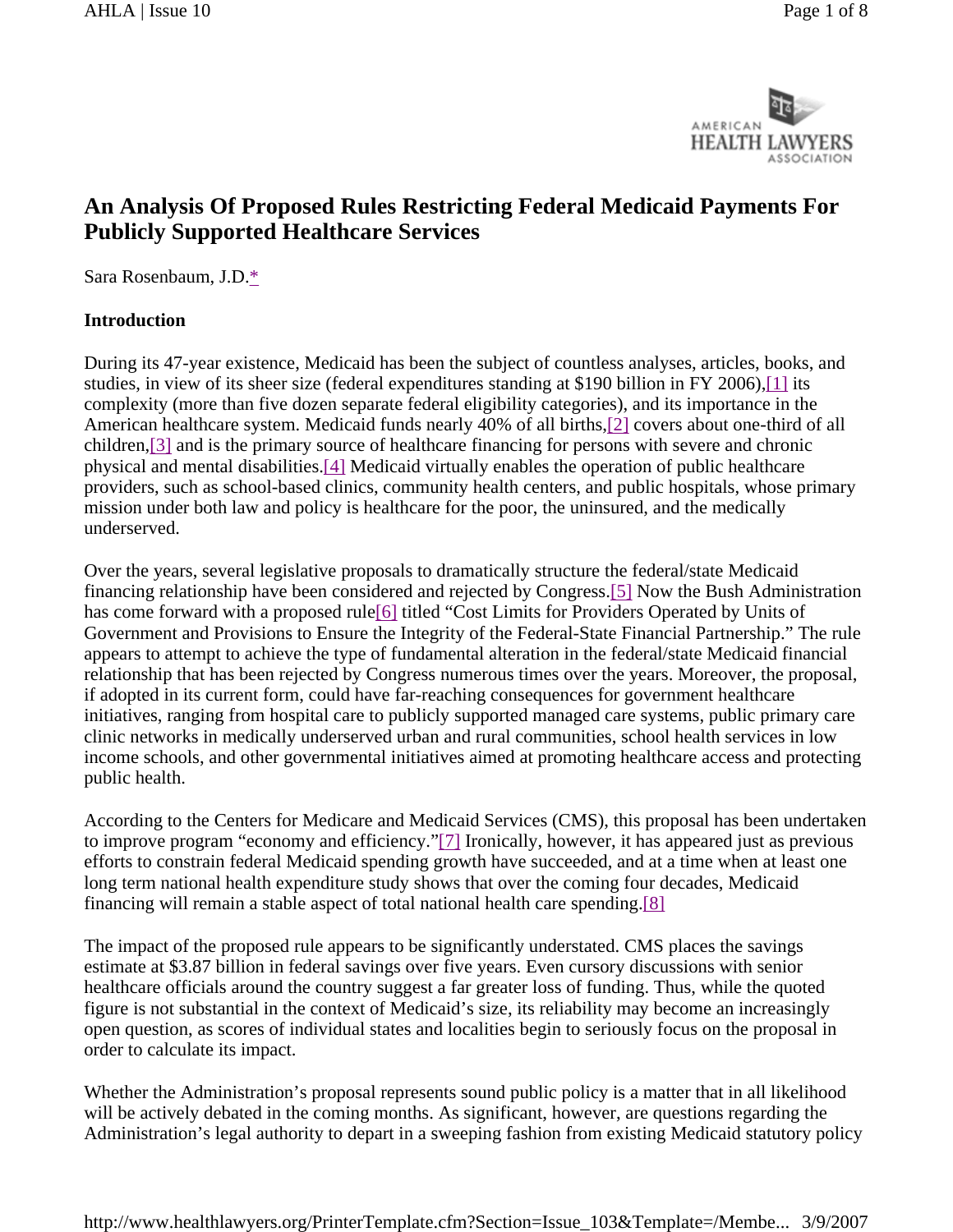regarding state expenditures, particularly since lawmakers rejected similar changes legislatively during the 109th Congress. Indeed, the Notice of Proposed Rulemaking (NPRM) potentially raises Tenth Amendment issues by arguably intruding on the states' power to raise revenues and regulate the delivery of healthcare.

To appreciate the magnitude of the proposal, it is important to understand existing Medicaid statutory policy with respect to state expenditures. This article begins with a brief overview of federal Medicaid regarding state financing of the "non-federal share" of the program, as well as state options for provider payment. The article then turns to the NPRM, examining its key elements and identifying the issues raised.

### **Overview**

Enacted in 1965, Medicaid is the nation's largest state grant-in-aid program. Medicaid's purpose is to enable "each State, as far as practicable under the conditions of such State"[9] to furnish medical assistance to individuals who are eligible for medical assistance and enrolled in the program, and who receive services from participating, qualified providers. The law sets forth extensive requirements related to eligibility, enrollment, benefits and services, coverage and patient protections, provider participation and payment, and state administration.[10]

The federal government contributes toward the cost of each state's program on an open-ended basis, and in accordance with a formula that varies by state per capita income. This federal payment for qualifying medical assistance items and services ranges from 50% to 83% of total expenditures.[11] Different federal formulas apply to expenditures made in connection with program administration.

#### *Financing the non-federal share of Medicaid expenditures*

Federal payments are available only in relation to state expenditures; in other words, states do not qualify for federal financial participation unless they make qualifying expenditures. It is how states generate the revenues needed to meet the "non-federal share" requirement that is the focus of the NPRM; this issue has been the subject of considerable scrutiny and legislative activity over the past 15 years or so.

From the time of Medicaid's enactment, states have enjoyed broad latitude in how they derive the state share of total Medicaid expenditures. This broad latitude is in recognition of both the federalism principles that are inherent in state grant-in-aid programs, as well as the historical approach on the part of states to indigent healthcare financing, which rested on a combination of state, city, and county revenues.[12]

The original federal statute thus was quite simple where non-federal expenditures are concerned, providing simply that states must "provide for financial participation by the state equal to not less than 40 per centum of the non federal share of the expenditures under the plan . . ."[13] Under this provision, states were permitted to amass the non-federal share of total program expenditures through a combination of approaches, relying on both state-generated revenues (general or dedicated), as well as revenues derived through local financing arrangements (again, either general, dedicated, or special purpose).

The broad authority granted to states to generate the non-federal share from various units of government thus has enabled states to create the financial base on which Medicaid rests. This latitude recognizes the variability in state economic conditions, as well as key differences in how states fund and utilize public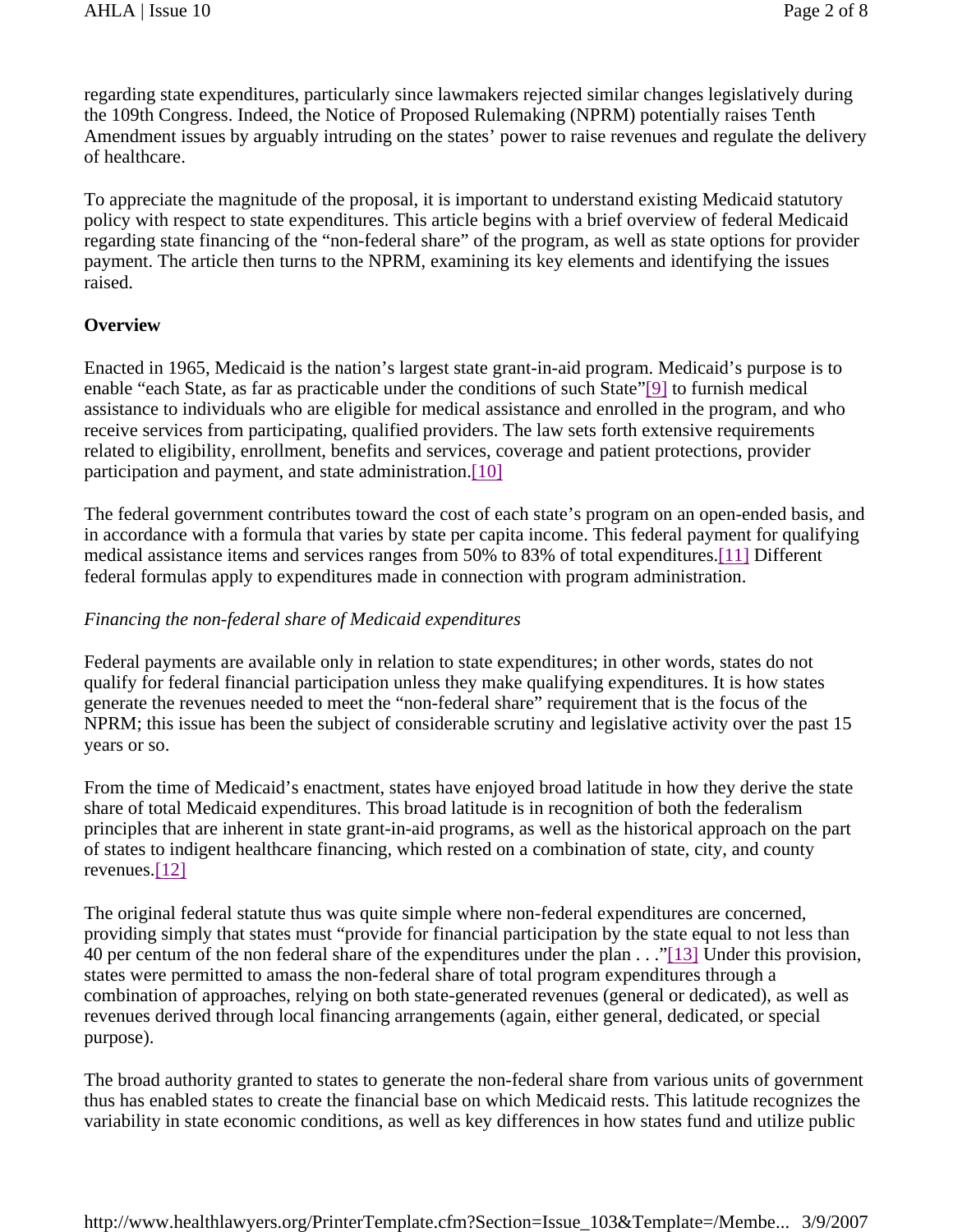healthcare services. In those states that historically utilized publicly funded healthcare providers to furnish care, funds allocated to the support of these providers also could count toward the non-federal share. This was done by attributing to the state Medicaid budget that portion of operating revenues related to Medicaid patients and services. Originally this practice occurred by relatively informal custom. In 1991 Congress regulated the practice, allowing it to take place either by "intergovernmental transfer" or by "certified public expenditure." This provision, which some may argue acted as a codification and validation of the custom, was part of legislation whose purpose was to curb states' use of provider donations and contributions as a means of generating the non-federal share. Thus, in shutting down one revenue source for securing non-federal revenues, Congress simultaneously and expressly sanctioned the use of funds from various governmental units to create the non-federal share.[14] In enacting the governmental expenditure provisions of the provider tax and donation law, Congress also specified that

Notwithstanding the provisions of [the tax and donation law] the Secretary may not restrict States' use of funds where such funds are derived for State or local taxes (or funds appropriated to State university teaching hospitals) transferred from or certified by units of government within a state as the non-Federal share of expenditures under this Title, *regardless of whether the unit of government is also a health care provider.*[15] [Emphasis added.]

The provider tax and donation legislation thus addressed two issues where Medicaid funding contributed from units of state and local government were concerned. First, the law formalized the role of units of government in Medicaid financing, which would be accomplished through certified expenditures or intergovernmental transfers. Second, the legislation acknowledged that a unit of government could be either a healthcare provider or a government instrumentality that purchased healthcare services. In either case, public financing would qualify as the non-federal share when certification or transfer procedures were used.

The underlying reason for this alternative drafting approach would appear obvious: at the time of enactment, as is the case now, many governmental healthcare undertakings were carried out either as direct governmental operations or as contractual arrangements with affiliated healthcare enterprises. In many instances, healthcare entities might once have functioned as directly governmentally operated facilities; over time however, their legal structure had been altered in order to allow greater operational efficiencies or broader access to private capital markets. Even in their new structure, however, these healthcare entities existed solely or in major part to carry out the public governmental purposes.

A leading example of this transformation is the Denver Health and Hospital Authority, one of the nation's leading public healthcare systems and widely acknowledged for the strength of its services and the quality of its care. Today Denver Health serves one in four Denver residents, and its specialized services touch all Colorado residents. A decade ago the Authority, which is a subdivision of the state, was restructured to operate as a publicly financed governmental corporation with a public purpose and function. At the same time, Denver Health lacks certain powers exhibited by other types of units of government, such as the independent power to levy taxes; instead it receives its operating revenues from units of government that hold taxing authority under the state constitution.

#### *Provider compensation*

Beyond the question of how states derive the non-federal share of Medicaid expenditures, the statute gives states broad latitude to set payment rates for participating healthcare providers, whether public or private. In setting Medicaid rates, states must comply with certain payment principles including an aggregate upper payment limit on public providers by class. States also must comply with certain "upper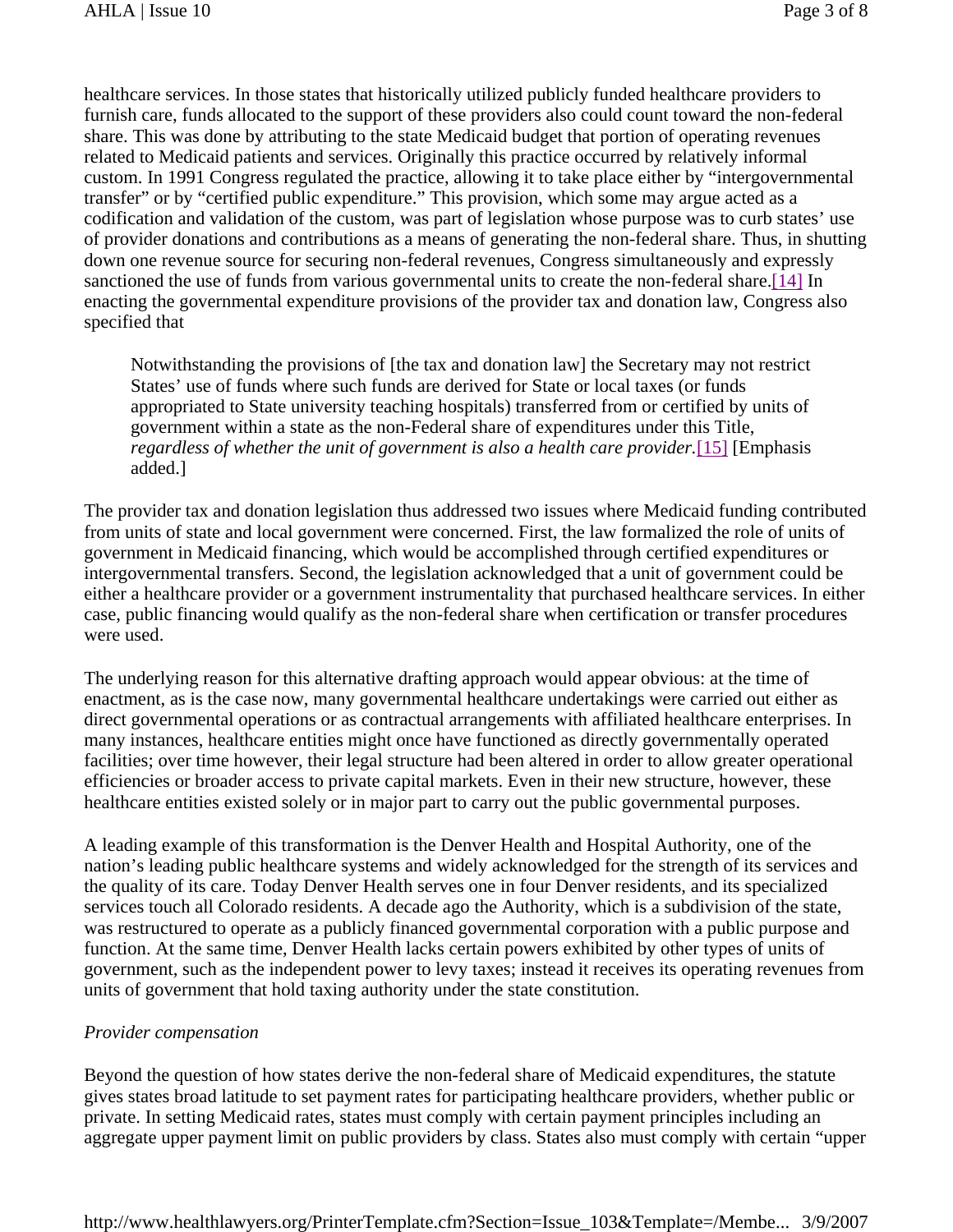payment limit" rules in the case of publicly operated facilities; these rules have been developed over the past number of years in order to ensure that compensation levels to public providers are appropriate and reasonable.

By and large however, state programs enjoy considerable payment latitude under the statute. They can structure payment arrangements to recognize the full array of costs associated with the provision of healthcare (including capital for building and facility upgrades such as health information technology). They also can set rates that exceed those paid by Medicare. Finally, states can build into their compensation arrangements financing components that recognize the core costs associated with developing and furnishing healthcare, such repayment of capital loans, additional payments to support teaching, and compensation approaches such as "pay for performance" in order to incentivize quality improvement, technology innovation (including information technology), or other types of desirable performance.

#### **The Proposed Rule: Elements and Issues**

The NPRM Preamble begins by seeming to acknowledge that the routine state plan submission and amendment process functions as the means by which state compliance with these requirements can be readily measured and achieved: "[s]ince the summer of 2003, we have received and processed over 1000 state plan amendments related to state payments to providers. Of these, approximately 10 percent have been disapproved. . . or withdrawn."[16]

Despite the ability of the state plan amendment procedure to identify and correct state administration approaches that fail to adhere to federal requirements, the agency argues that more is needed. In doing so, CMS points to the Preamble to the 1992 federal regulations implementing the 1991 provider tax and donation legislation, which specifically reserved the power to revisit the question of what constitutes a valid transfer from a unit of government to the state.[17]

The rule proposes three changes in law as a follow-on to this 1992 reservation of power: (a) a redefinition of the types of expenditures that will be considered intergovernmental in nature; (b) a related, proposed revision in the meaning of a "unit of government" in order to achieve this alteration in the range of permissible spending, and (c) changes in how public providers can be paid, despite Congress' failure to act on a nearly identical proposal during the 109th Congress. In all three instances, the proposed rule's connection to the statute appears tenuous at best.

#### *What types of expenditures would count toward the non-federal share?*

After noting that the statute does not define an intergovernmental transfer (IGT), the Preamble goes on to assert (without citing any basis) that the "plain meaning" of an IGT "in a Medicaid context" involves *an actual transfer of tax revenues* from local governmental units to the state agency, rather than a transaction in which a state agency is refunded by a governmental healthcare provider for that portion of the non-federal share owed by the provider/unit of government. No explanation is given for this assertion that in order to qualify under the statute, an intergovernmental transfer must involve the actual transfer of tax revenues to a state agency as opposed to refunds.[18]

A refund system both ensures that a local unit of government actually makes up its portion of the nonfederal share but also is consistent with healthcare institutional cash flow needs. Under a refund arrangement, a public provider pays its share only when it receives an actual payment for services. Were the entity to be required to make a prospective revenue transfer in advance of actual payment for care, such a requirement could disrupt the revenues vital to maintaining essential healthcare services.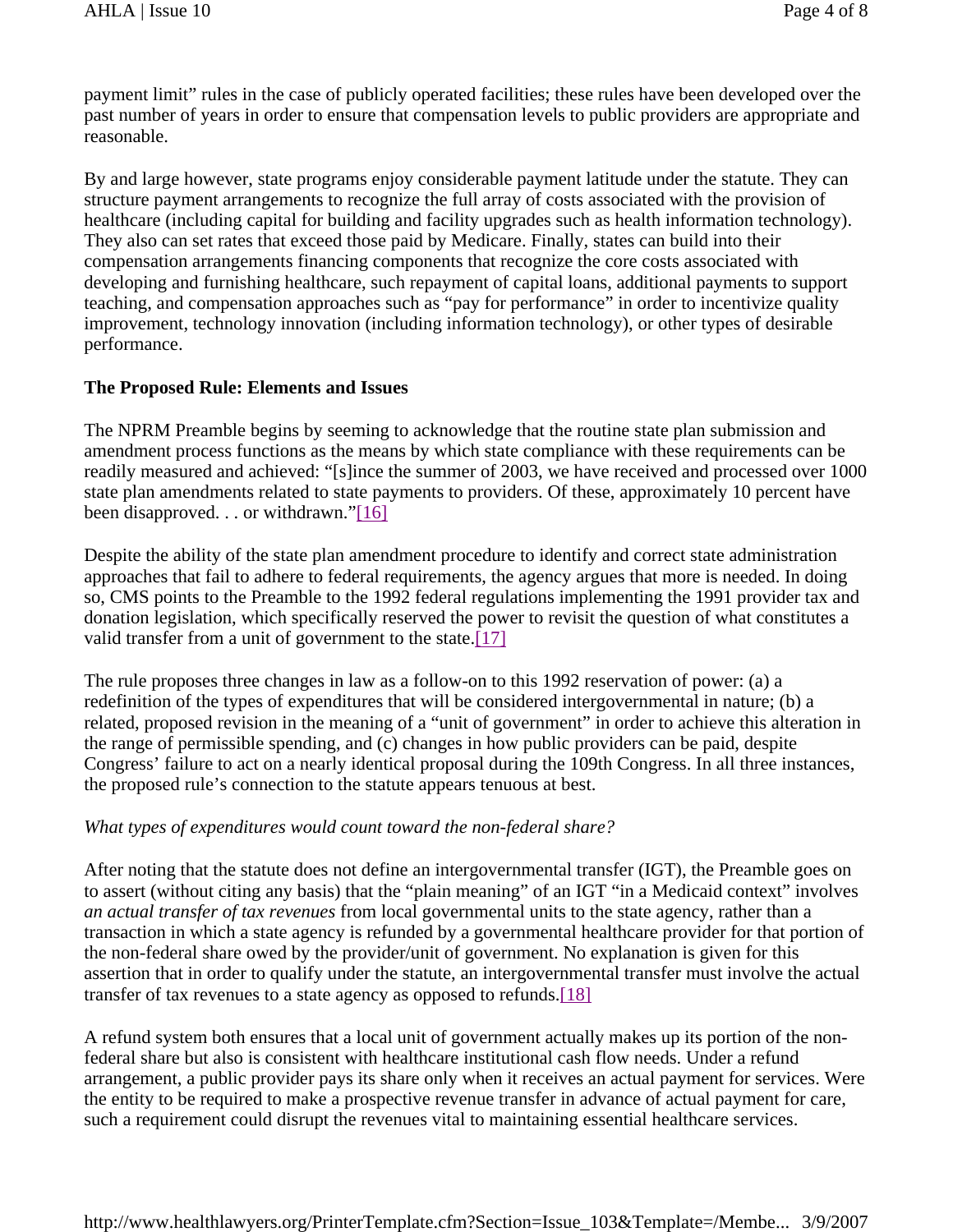## *What constitutes a unit of government?*

Beyond delineating the procedures that must be used to achieve an intergovernmental transfer, the proposed rule would redefine the meaning of a governmental transfer to prohibit healthcare providers from being considered "units of government" unless the provider:

is operated by a unit of government as demonstrated by a showing of the following: (A) the health care provider has generally applicable taxing authority; or (B) the health care provider is able to access funding as an integral part of a unit of government with taxing authority which is legally obligated to fund the health care providers expenses, liabilities, and deficits, so that a contractual arrangement with the state or local government is not the primary or sole basis for the health care provider to receive tax revenues.[19]

In essence, this proposed rule seeks to set aside contractual arrangements between healthcare systems and units of government, ostensibly because such arrangements demonstrate insufficient nexus to government to count as a governmental expenditure. Furthermore, it seems the proposal would present significant enforcement issues, since doing so would require federal lawyers and auditors to examine state and local governmental arrangements to verify their legal and structural underpinnings.

Beyond questions related to intrusiveness and enforceability, CMS' proposal seems to sweep away, without explanation, longstanding principles of law that recognize that public functions can be carried out by government in myriad ways, through direct operation as well as by contractual arrangement. Very few governmental functions are considered non-delegable under law;[20] indeed, in the modern world contracts underlie the provision of governmental health services, from hospital care to immunization clinics, Medicaid managed care operations, school based health clinics, clinics that identify and treat communicable diseases, and healthcare entities that have "first responder" duties in the face of public health threats.

Given that no one can say with certainty how many governmental undertakings are built on contractual arrangements rather than direct governmental undertakings, the potential impact of this proposal would be nearly incalculable at this point. Indeed, the answer would become evident only were federal officials to scrutinize every single governmental healthcare arrangement serving Medicaid beneficiaries, in order to determine the propriety of the state's claim for federal funding.

This level of involvement into the inner workings of state units of government appears to have no basis in the statute and, given the modern approach to the provision of governmental services generally, seems very problematic. Indeed, this attempt to restructure the inner workings of state and local governments may achieve the near-legally-impossible and actually step over the line that separates Congress' considerable Spending Clause powers from states' Tenth Amendment authority. Based on this assessment, it is not difficult to understand why the nation's governors on February 23 sent a letter to congressional leaders objecting to the proposal.[21]

## *Limiting payments to public providers*

The proposed rule also would impose new limitations on state powers to devise payment standards for public healthcare providers. With the exception of the Indian Health Service and tribal facilities operated under the Indian Self-Determination and Education Act, the proposed rule would limit payment to an "individual provider's cost of providing Medicaid services to eligible Medicaid recipients."[22] This shift to a mandatory, facility-specific cost structure appears to have no basis in the statute, and it would have several consequences.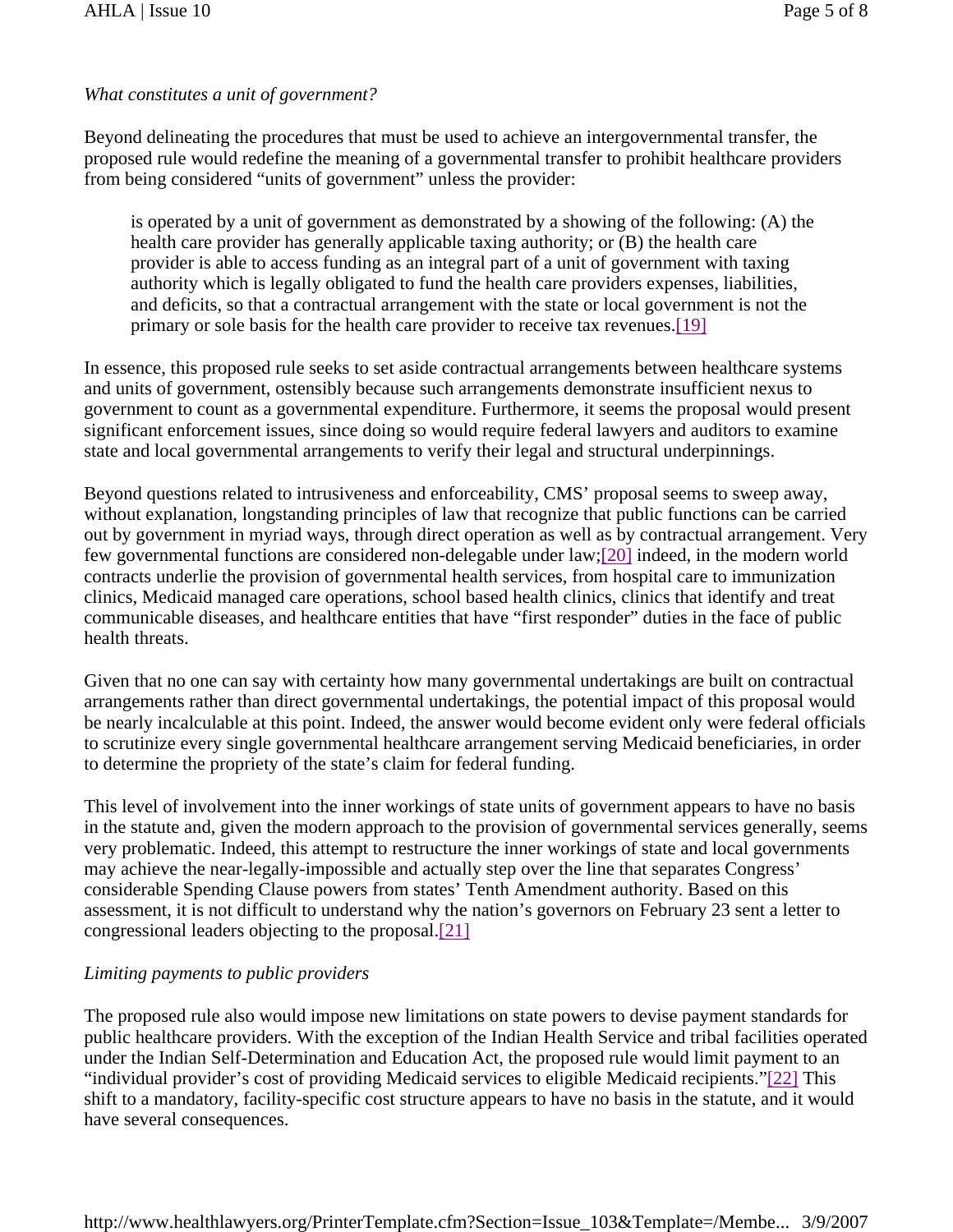First, such a shift would eliminate the ability of state Medicaid programs to employ the same types of payment innovations in the case of public hospitals (and presumably publicly operated managed care systems, nursing facilities, and clinics) that increasingly are in use today.

Second, the regulation appears to prohibit payment of costs other than the marginal costs associated with treating Medicaid patients, leaving public providers uncompensated for the range of costs that underlie healthcare. As a result, public healthcare entities would likely face a serious financial impact, since for most, Medicaid is not only *not* a marginal payor but in fact is the largest payor. The NPRM requires that costs be supported "using information based on the Medicare cost report."[23] At the same time, however, the NPRM also carefully avoids recognizing that all Medicare-allowable costs will be recognized in calculating payments, including capital-related costs and the costs of graduate medical education (GME) and health professions training. Indeed, the Preamble notes specifically that "the Secretary will determine a reasonable method for identifying allowable Medicaid costs that incorporates . . . OMB Circular A-87 [and] Medicare cost principles *as appropriate*."[24] [Emphasis added.] Since the President's budget proposes to eliminate state authority to recognize GME as a permissible Medicaid cost,[25] one can presume just how many Medicare costs would become impermissible in a Medicaid context, a deadly blow to the public healthcare system, especially large teaching hospitals that both furnish care and train physicians and other health professionals.

Third, by requiring facility-specific costs rather than permitting aggregation by class of provider, the proposed rule would override existing, carefully developed, Medicaid upper payment limit regulations (UPLs)[26] governing payments to governmental healthcare services. The rule would effectively ratchet down permissible payment levels for public entities to levels well below existing permissible standards.

The proposed rule also requires that the full amount of all computable payments received by public healthcare providers be retained in order to be permissible.[27] This sounds sensible in principle, but in practice is likely an inaccurate and inefficient way of thinking about healthcare. Public healthcare providers, like any business, operate with an annual budget. In a year when revenues exceed budgets, a public entity, just like its private counterparts, may be expected to repay funds to its sponsor. It is unclear why public entities should be any different in this regard. Furthermore, the inefficiencies in enforcing such a requirement are substantial. One need only read the enforcement provision of the NPRM to appreciate the problem:

The Secretary will determine compliance with this provision by examining any associated transactions that are related to the provider's total computable payment to ensure that the State's claimed expenditure, which serves as the basis for Federal Financial Participation, is equal to the State's net expenditure and that the full amount of the non-Federal share of the payment has been satisfied. [28]

Finally, the proposed rule would prohibit state Medicaid programs from paying providers more for inpatient hospital services than the "provider's customary charges to the general public for the services."[29] But a hospital's customary charge to the general public may in fact be discounted to adjust for income, insurance status, and other factors that are not relevant when setting a Medicaid rate.

## **Conclusion**

For over 40 years, the Medicaid program's inner financial workings have rested atop a delicate and complex approach to state and local financing consisting of both cash payments and direct funding of health services for low-income and medically underserved populations, some of whom are enrolled in Medicaid. This approach is essential, if for no reason other than Medicaid's restrictive federal eligibility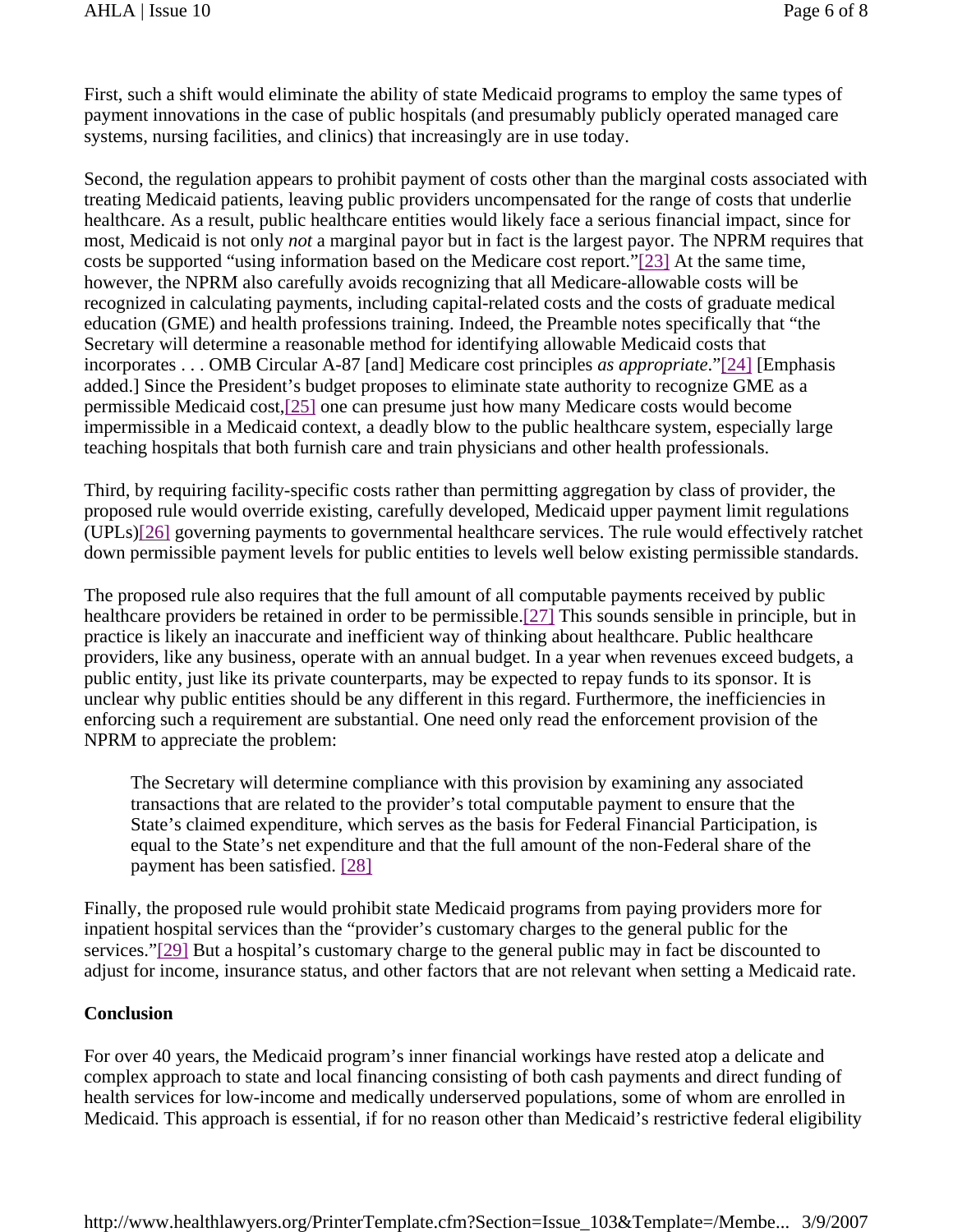categories, which exclude millions of low income adults and prevent states from ensuring access to healthcare through a pure cash financing model. Systems of healthcare focused on vulnerable populations must be able to combine all revenue sources to achieve healthcare access, operational efficiency, and quality care.

Congress codified broad, governmental financing arrangements in 1991, when it addressed the issue of provider taxes and donations. Subsequent reforms, such as the development of upper payment limit standards and procedures for certifying public expenditures, have been developed to refine this approach to governmental financing. The same factors that led federal lawmakers to preserve governmental financing in 1991 are even more present today; uninsured rates have grown dramatically, and the revenues needed to maintain essential healthcare services have soared.

The stakes are enormous in this proposed rule: nearly 47 million Americans are uninsured, and an equal number have only a precarious tie to health insurance coverage. Any diminution of governmental ability to finance Medicaid while maintaining the public health service infrastructure would have enormous, system-wide consequences. Given the effectiveness of past reforms aimed at curbing excessive federal spending on public health services, a wiser course at this point would be to retain current policy.

[2] *Id.*

[3] *Id.*

[4] *Id.*

[5] Legislation to block grant Medicaid was considered and rejected during the 104th Congress. A 2003 proposal from the Bush Administration to partially block grant Medicaid was not considered.

[6] 72 Fed. Reg. 2236-2248 (Jan. 18, 2007).

[7] 72 Fed. Reg. 2241.

[8] Richard Kronick and David Rousseau, "Is Medicaid Sustainable? Spending Projections for the Program's Second Forty Years," *Health Affairs Web Exclusive, available at* http://content.healthaffairs.org/cgi/content/abstract/hlthaff.26.2.w271 (accessed Feb. 25, 2007).

[9] 42 U.S.C. § 1396 (2006).

[10] The most detailed overview of Medicaid can be found in the CCH Medicare/Medicaid Guide.

[11] 42 U.S.C. § 1301(a)(8)(B), as explained in CCH Medicare/Medicaid Guide  $\P$  14,905.

<sup>\*</sup> Hirsh Professor and Chair, Department of Health Policy, The George Washington University School of Public Health and Health Services.

<sup>[1]</sup> Testimony of Donald B. Marron, Acting Director, Congressional Budget Office, before the Senate Special Committee on Aging (July 13, 2006), *available at* http://www.cbo.gov/ftpdocs/73xx/doc7387/07-13-Medicaid.pdf (accessed Feb. 25, 2007).